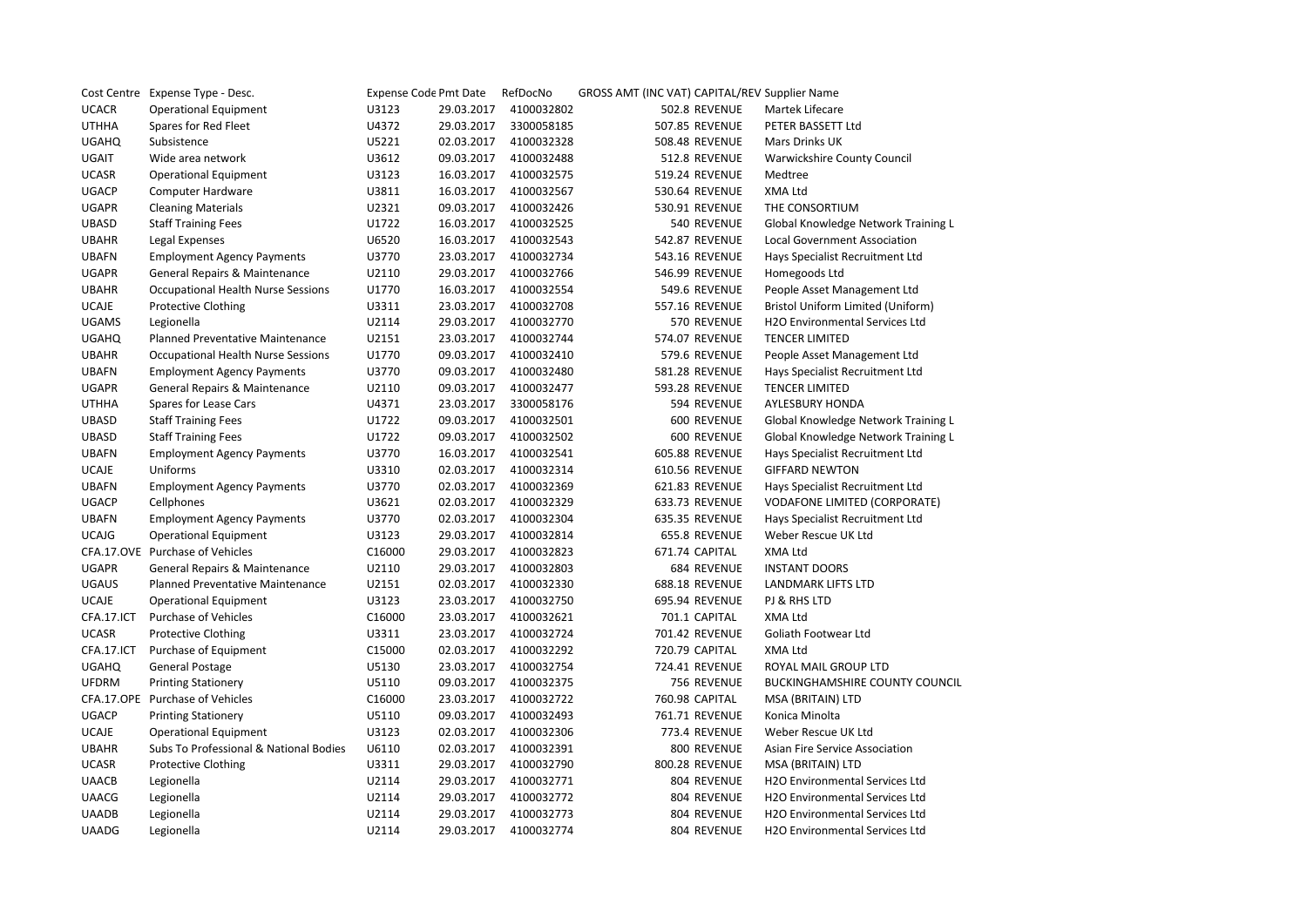| <b>UAAFC</b> | Legionella                             | U2114  | 29.03.2017 | 4100032775 | 804 REVENUE           | H2O Environmental Services Ltd              |
|--------------|----------------------------------------|--------|------------|------------|-----------------------|---------------------------------------------|
| <b>UGAPR</b> | General Repairs & Maintenance          | U2110  | 16.03.2017 | 4100032578 | 810 REVENUE           | <b>B.J.COPE (ELECTRICAL) LTD</b>            |
| <b>UAACB</b> | Planned Preventative Maintenance       | U2151  | 23.03.2017 | 4100032551 | 813.96 REVENUE        | <b>LANDMARK LIFTS LTD</b>                   |
| <b>UGAFL</b> | Consultancy fees                       | U3750  | 02.03.2017 | 4100032376 | 829.2 REVENUE         | <b>Intelligent Data Systems</b>             |
| <b>UCMMA</b> | Agency Services - Payments to Other LA | U6020  | 02.03.2017 | 4100032297 | 834.55 REVENUE        | Oxfordshire County Council                  |
| <b>UCAJC</b> | <b>Operational Equipment</b>           | U3123  | 23.03.2017 | 4100032690 | 840 REVENUE           | <b>Hydrajaws Limited</b>                    |
| <b>UGAHQ</b> | Legionella                             | U2114  | 23.03.2017 | 4100032646 | 876.22 REVENUE        | <b>KEE SERVICES LTD</b>                     |
| <b>UBAHR</b> | Occupational Health Nurse Sessions     | U1770  | 16.03.2017 | 4100032549 | 896 REVENUE           | People Asset Management Ltd                 |
| <b>UCAJG</b> | <b>Operational Equipment</b>           | U3123  | 02.03.2017 | 4100032307 | 906.6 REVENUE         | Draeger Safety UK Limited                   |
|              | CFA.17.AME Purchase of Vehicles        | C16000 | 23.03.2017 | 4100032638 | 936 CAPITAL           | <b>TENCER LIMITED</b>                       |
| <b>UTHHA</b> | Spares for Red Fleet                   | U4372  | 02.03.2017 | 4100032386 | 936.66 REVENUE        | <b>BOC LTD</b>                              |
| <b>UTHHA</b> | Spares for Red Fleet                   | U4372  | 02.03.2017 | 4100032378 | 948.86 REVENUE        | <b>TRUCKEAST LTD</b>                        |
| <b>UCAJB</b> | <b>Community Safety Charges</b>        | U6210  | 23.03.2017 | 4100032640 | 968 REVENUE           | OLIVERS DESIGN 2 PRINT                      |
| <b>UTHHA</b> | Spares for Red Fleet                   | U4372  | 02.03.2017 | 4100032299 | 975 REVENUE           | <b>EMERGENCY ONE</b>                        |
| <b>UCAJE</b> | <b>Protective Clothing</b>             | U3311  | 23.03.2017 | 4100032698 | 999.42 REVENUE        | SOUTHCOMBE BROS LTD                         |
| <b>UAADE</b> | Gas                                    | U2312  | 23.03.2017 | 4100032746 | 1000.78 REVENUE       | Flogas UK Limited                           |
| <b>UWSAF</b> |                                        | U6110  | 09.03.2017 | 5000020421 | <b>1008.5 REVENUE</b> | <b>IMPROVEMENT &amp; DEVELOPMENT AGENCY</b> |
| <b>UBAOT</b> | <b>Printing Stationery</b>             | U5110  | 02.03.2017 | 4100032366 | 1017.28 REVENUE       | Lyreco UK Limited                           |
| UGACP        | <b>Computer Maintenance</b>            | U3815  | 02.03.2017 | 4100032309 | 1020 REVENUE          | <b>KB Tech Ltd</b>                          |
| <b>UCASR</b> | <b>Protective Clothing</b>             | U3311  | 23.03.2017 | 4100032639 | 1022.28 REVENUE       | Medtree                                     |
| <b>UGAPR</b> | General Repairs & Maintenance          | U2110  | 16.03.2017 | 4100032538 | 1031.94 REVENUE       | <b>KEE SERVICES LTD</b>                     |
| <b>UGACP</b> | <b>Printing Stationery</b>             | U5110  | 09.03.2017 | 4100032417 | 1055.81 REVENUE       | Konica Minolta                              |
| <b>UBADR</b> | <b>Driver Training</b>                 | U1730  | 16.03.2017 | 4100032526 | 1062.71 REVENUE       | Oxfordshire County Council                  |
| <b>UCASR</b> | <b>Protective Clothing</b>             | U3311  | 23.03.2017 | 4100032635 | 1067.04 REVENUE       | MSA (BRITAIN) LTD                           |
| <b>UTHHA</b> | Spares for Red Fleet                   | U4372  | 02.03.2017 | 4100032345 | 1106.75 REVENUE       | <b>TRUCKEAST LTD</b>                        |
| <b>UTHHA</b> | Spares for Red Fleet                   | U4372  | 02.03.2017 | 4100032344 | 1108.98 REVENUE       | <b>TRUCKEAST LTD</b>                        |
| <b>UTHHA</b> | Tyres & Tubes                          | U4340  | 16.03.2017 | 4100032550 | 1147.26 REVENUE       | ATS EUROMASTER LIMITED                      |
| <b>UTHHA</b> | Spares for Red Fleet                   | U4372  | 23.03.2017 | 4100032674 | 1187.88 REVENUE       | <b>TRUCKEAST LTD</b>                        |
| <b>UCAJB</b> | <b>Community Safety Charges</b>        | U6210  | 09.03.2017 | 4100032423 | 1189.2 REVENUE        | OLIVERS DESIGN 2 PRINT                      |
| <b>UCAWH</b> | Hydrants - Materials                   | U3125  | 29.03.2017 | 4100032789 | 1196.16 REVENUE       | Aquacheck Engineering Ltd                   |
| <b>UGAAS</b> | <b>Property Management Consultant</b>  | U3539  | 09.03.2017 | 4100032418 | 1200 REVENUE          | Hub Professional Services Ltd               |
| <b>UGAAS</b> | <b>Property Management Consultant</b>  | U3539  | 29.03.2017 | 4100032796 | 1200 REVENUE          | Hub Professional Services Ltd               |
| <b>UCAJB</b> | Agency Services - Payments to Other LA | U6020  | 23.03.2017 | 4100032649 | 1242.32 REVENUE       | SAFETY CENTRE MILTON KEYNES LTD             |
| <b>UAAEB</b> | Planned Preventative Maintenance       | U2151  | 02.03.2017 | 4100032332 | 1250.78 REVENUE       | Dynnig UK Ltd                               |
| <b>UGAMS</b> | <b>Property Management Consultant</b>  | U3539  | 02.03.2017 | 4100032288 | 1275 REVENUE          | WYCOMBE DISTRICT COUNCIL                    |
| <b>UTHHA</b> | Vehicle Installation                   | U3640  | 16.03.2017 | 4100032601 | 1308.24 REVENUE       | Quartix                                     |
| <b>UTHHA</b> | Spares for Red Fleet                   | U4372  | 23.03.2017 | 4100032673 | 1315.14 REVENUE       | <b>TRUCKEAST LTD</b>                        |
| <b>UBAHR</b> | <b>Recruitment Expenses</b>            | U1718  | 09.03.2017 | 4100032489 | 1316.4 REVENUE        | Coach House Media Ltd                       |
| <b>UTHHA</b> | Spares for Red Fleet                   | U4372  | 29.03.2017 | 4100032787 | 1424.57 REVENUE       | <b>TRUCKEAST LTD</b>                        |
| <b>UBASD</b> | <b>Staff Training Fees</b>             | U1722  | 23.03.2017 | 4100032751 | 1440.65 REVENUE       | Holiday Inn Aylesbury                       |
| <b>UCAJE</b> | Uniforms                               | U3310  | 02.03.2017 | 4100032324 | 1484.02 REVENUE       | MWUK T/A Dimensions                         |
| <b>UGAPR</b> | General Repairs & Maintenance          | U2110  | 23.03.2017 | 4100032627 | 1506 REVENUE          | <b>KEE SERVICES LTD</b>                     |
| <b>UCASP</b> | <b>Courses And Conference Fees</b>     | U5230  | 02.03.2017 | 4100032393 | <b>1560.6 REVENUE</b> | The Ambassador Theatre Group                |
| <b>UGAMS</b> | General Repairs & Maintenance          | U2110  | 23.03.2017 | 4100032752 | 1596 REVENUE          | <b>KEE SERVICES LTD</b>                     |
| <b>UCAJG</b> | <b>Operational Equipment</b>           | U3123  | 16.03.2017 | 3300058144 | 1610.4 REVENUE        | ONE TIME VENDOR PAYMENTS                    |
| <b>UBAHR</b> | Legal Expenses                         | U6520  | 23.03.2017 | 4100032545 | 1652.57 REVENUE       | Local Government Association                |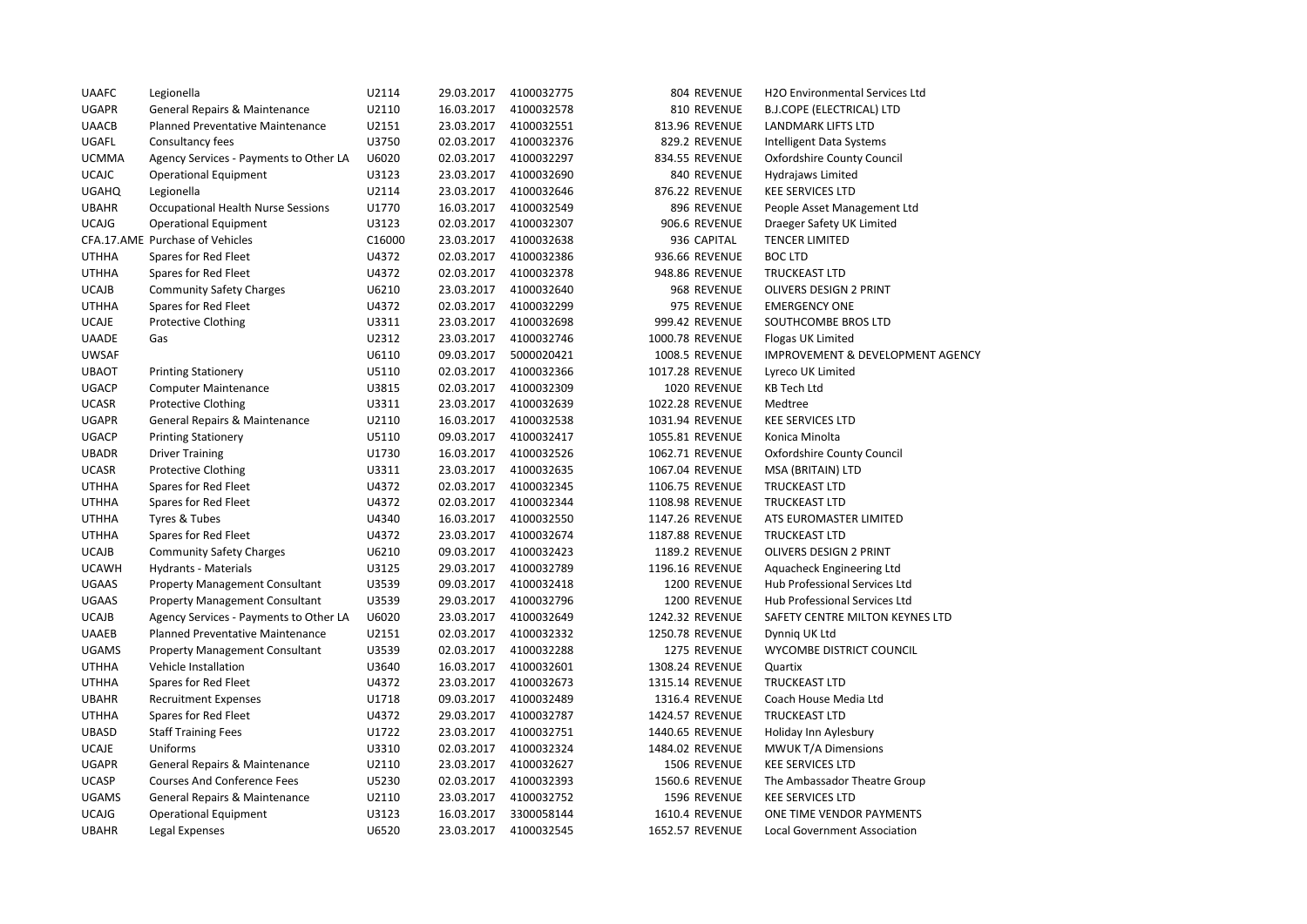| <b>UBAHR</b> | <b>Occupational Health Nurse Sessions</b> | U1770  | 16.03.2017 | 4100032614 | 1715 REVENUE          | People Asset Management Ltd           |
|--------------|-------------------------------------------|--------|------------|------------|-----------------------|---------------------------------------|
| <b>UGACP</b> | <b>Printing Stationery</b>                | U5110  | 09.03.2017 | 4100032494 | 1826.24 REVENUE       | Konica Minolta                        |
| <b>UGAPR</b> | <b>Cleaning - Contract Services</b>       | U2325  | 09.03.2017 | 4100032424 | 1935.18 REVENUE       | <b>Ever Brite Cleaning Services</b>   |
| <b>UGAPR</b> | <b>Cleaning - Contract Services</b>       | U2325  | 09.03.2017 | 4100032435 | 1935.18 REVENUE       | <b>Ever Brite Cleaning Services</b>   |
| <b>UGAPR</b> | General Repairs & Maintenance             | U2110  | 23.03.2017 | 4100032701 | 1951.2 REVENUE        | <b>Electrical Services HBB</b>        |
| UGAAS        | <b>Property Management Consultant</b>     | U3539  | 23.03.2017 | 4100032700 | 1980 REVENUE          | <b>TDC Limited</b>                    |
| CFA.17.PRI   | <b>Other Utilities</b>                    | C34007 | 02.03.2017 | 4100032371 | 2029.08 CAPITAL       | <b>TENCER LIMITED</b>                 |
| UGAFL        | <b>Operational Leased Vehicles</b>        | U4500  | 16.03.2017 | 4100032588 | 2052.05 REVENUE       | JCB FINANCE (LEASING) LTD             |
| CFA.17.ICT   | Purchase of Equipment                     | C15000 | 29.03.2017 | 4100032768 | 2095.34 CAPITAL       | XMA Ltd                               |
| <b>UGACP</b> | <b>Computer Maintenance</b>               | U3815  | 09.03.2017 | 4100032437 | 2208 REVENUE          | Aristi Limited                        |
|              | CFA.17.BEA Construction Other             | C27000 | 23.03.2017 | 4100032712 | 2246.4 CAPITAL        | PAGNELL PROPERTY MAINTENANCE LTD      |
|              | CFA.16.MKP Planning Application Fees      | C32000 | 09.03.2017 | 4100032507 | 2379.6 CAPITAL        | <b>BUCKINGHAMSHIRE COUNTY COUNCIL</b> |
| <b>UCASR</b> | <b>Operational Equipment</b>              | U3123  | 16.03.2017 | 4100032600 | 2397.38 REVENUE       | 3 Counties Timber & Building Supp     |
| <b>UCACN</b> | <b>Courses And Conference Fees</b>        | U5230  | 09.03.2017 | 4100032503 | 2400 REVENUE          | Gartan Technologies Ltd               |
| <b>UGAPT</b> | <b>Employment Agency Payments</b>         | U3770  | 02.03.2017 | 4100032305 | 2416.8 REVENUE        | Hays Specialist Recruitment Ltd       |
| <b>UGAPT</b> | <b>Employment Agency Payments</b>         | U3770  | 02.03.2017 | 4100032368 | 2416.8 REVENUE        | Hays Specialist Recruitment Ltd       |
| <b>UGAPT</b> | <b>Employment Agency Payments</b>         | U3770  | 09.03.2017 | 4100032481 | 2416.8 REVENUE        | Hays Specialist Recruitment Ltd       |
| <b>UGAPT</b> | <b>Employment Agency Payments</b>         | U3770  | 16.03.2017 | 4100032542 | 2416.8 REVENUE        | Hays Specialist Recruitment Ltd       |
| <b>UGAPT</b> | <b>Employment Agency Payments</b>         | U3770  | 23.03.2017 | 4100032735 | 2416.8 REVENUE        | Hays Specialist Recruitment Ltd       |
| CFA.17.ICT   | Purchase of Equipment                     | C15000 | 29.03.2017 | 4100032811 | 2484 CAPITAL          | XMA Ltd                               |
| <b>UCASR</b> | <b>Protective Clothing</b>                | U3311  | 29.03.2017 | 4100032777 | 2486.4 REVENUE        | Briants of Risborough Ltd             |
| UGAFL        | Car Leasing                               | U4219  | 29.03.2017 | 4100032836 | 2508.05 REVENUE       | Lex Autolease Ltd                     |
| <b>UBASD</b> | <b>Staff Training Fees</b>                | U1722  | 29.03.2017 | 4100032834 | <b>2517.8 REVENUE</b> | The Watt Associates                   |
| <b>UBASD</b> | <b>Staff Training Fees</b>                | U1722  | 02.03.2017 | 4100032315 | 2520 REVENUE          | THE FIRE SERVICE COLLEGE LIMITED      |
|              | CFA.16.MKP Planning Application Fees      | C32000 | 09.03.2017 | 4100032505 | 2520 CAPITAL          | <b>BUCKINGHAMSHIRE COUNTY COUNCIL</b> |
| <b>UBASD</b> | <b>Staff Training Fees</b>                | U1722  | 23.03.2017 | 4100032736 | 2520 REVENUE          | THE FIRE SERVICE COLLEGE LIMITED      |
| <b>UBAOT</b> | <b>Water Awareness Training</b>           | U1729  | 16.03.2017 | 4100032548 | 2530 REVENUE          | Lee Valley leisure Trust              |
|              | CFA.16.MKP Planning Application Fees      | C32000 | 09.03.2017 | 4100032506 | 2541 CAPITAL          | <b>BUCKINGHAMSHIRE COUNTY COUNCIL</b> |
| <b>UBASD</b> | <b>Staff Training Fees</b>                | U1722  | 23.03.2017 | 4100032731 | 2580 REVENUE          | Strategic Management Development LT   |
| <b>UAAFD</b> | Planned Preventative Maintenance          | U2151  | 02.03.2017 | 4100032302 | 2760 REVENUE          | <b>B.J.COPE (ELECTRICAL) LTD</b>      |
| <b>UCAJE</b> | <b>Protective Clothing</b>                | U3311  | 29.03.2017 | 4100032795 | 2785.8 REVENUE        | Bristol Uniform Limited (Uniform)     |
| <b>UGAPR</b> | General Repairs & Maintenance             | U2110  | 16.03.2017 | 4100032534 | 2940 REVENUE          | <b>KEE SERVICES LTD</b>               |
| <b>UGAPR</b> | General Repairs & Maintenance             | U2110  | 16.03.2017 | 4100032547 | 2940 REVENUE          | <b>KEE SERVICES LTD</b>               |
| <b>UGAPR</b> | <b>Cleaning - Contract Services</b>       | U2325  | 09.03.2017 | 4100032433 | 3009.64 REVENUE       | <b>Antac Support Service</b>          |
| <b>UGAPR</b> | <b>Cleaning - Contract Services</b>       | U2325  | 23.03.2017 | 4100032715 | 3009.64 REVENUE       | <b>Antac Support Service</b>          |
| <b>UBASD</b> | <b>Staff Training Fees</b>                | U1722  | 16.03.2017 | 4100032528 | 3142.8 REVENUE        | Phoenix Health & Safety               |
| <b>UBASD</b> | <b>Staff Training Fees</b>                | U1722  | 16.03.2017 | 4100032523 | 3240 REVENUE          | THE FIRE SERVICE COLLEGE LIMITED      |
| CFA.17.ICT   | Purchase of Vehicles                      | C16000 | 23.03.2017 | 4100032645 | 3247.38 CAPITAL       | XMA Ltd                               |
| <b>UCAJE</b> | <b>Protective Clothing</b>                | U3311  | 29.03.2017 | 4100032794 | 3390 REVENUE          | Bristol Uniform Limited (Uniform)     |
| <b>UBAHR</b> | Occupational Health Nurse Sessions        | U1770  | 23.03.2017 | 4100032691 | 3850 REVENUE          | People Asset Management Ltd           |
|              | CFA.17.OPE Purchase of Vehicles           | C16000 | 29.03.2017 | 4100032812 | 3861 CAPITAL          | MSA (BRITAIN) LTD                     |
| <b>UCAJG</b> | <b>Operational Equipment</b>              | U3123  | 29.03.2017 | 4100032817 | 3960 REVENUE          | <b>Excelerate Technology Ltd</b>      |
| <b>UAACB</b> | Planned Preventative Maintenance          | U2151  | 23.03.2017 | 4100032725 | 4071.55 REVENUE       | <b>TENCER LIMITED</b>                 |
| <b>UBAFP</b> | Consultation with the Public              | U6530  | 29.03.2017 | 4100032778 | 4108.08 REVENUE       | OPINION RESEARCH SERVICES LTD         |
| CFA.17.ICT   | Purchase of Equipment                     | C15000 | 16.03.2017 | 4100032532 | 4183.92 CAPITAL       | RADIOCOMS SYSTEMS LIMITED             |
| <b>UGAHQ</b> | Electricity                               | U2313  | 09.03.2017 | 4100032498 | 4196.24 REVENUE       | Haven Power                           |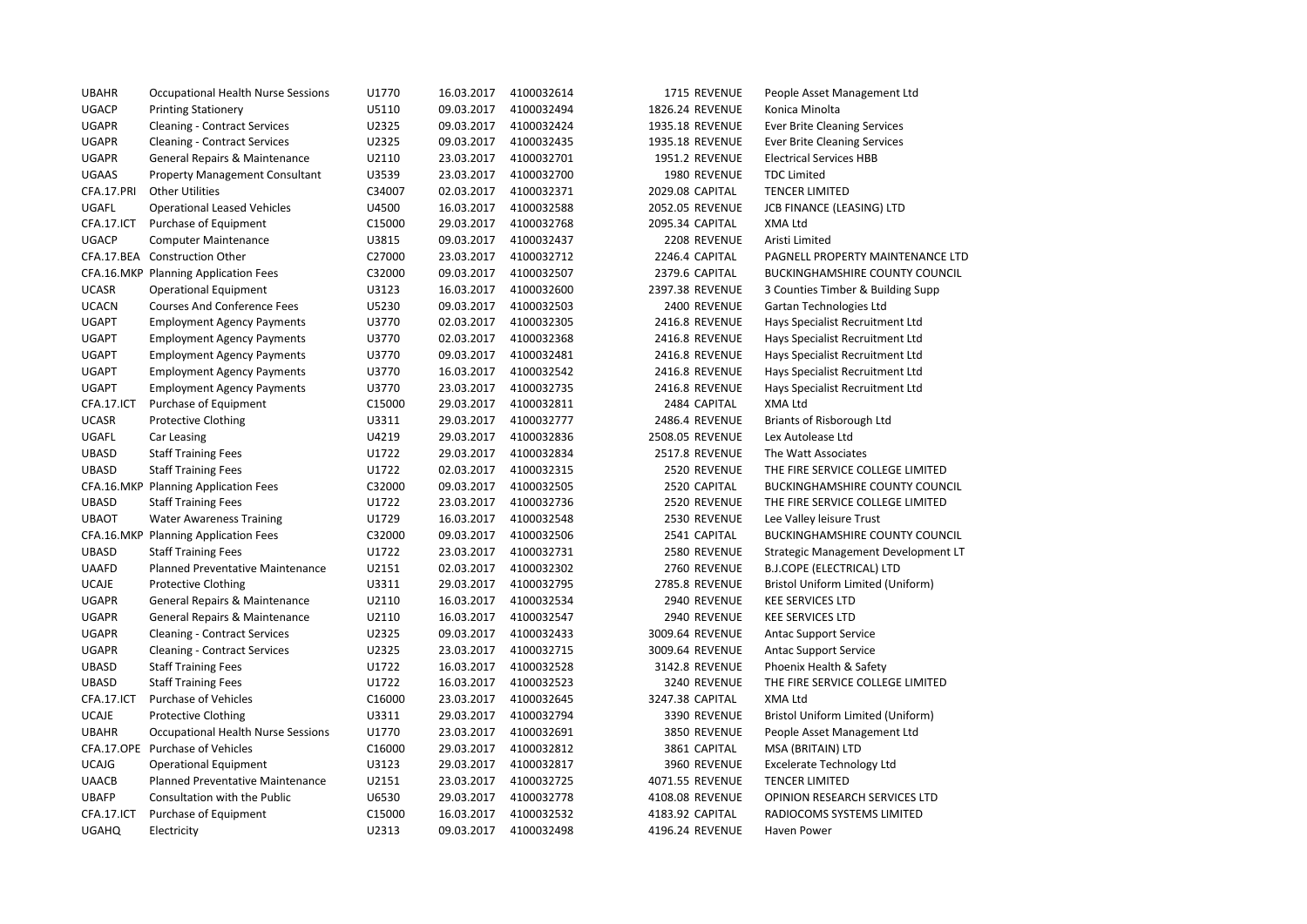| <b>UFDRM</b> | Legal Expenses                                             | U6520  | 23.03.2017 | 4100032633 | 4500 REVENUE     | Marcus Pilgerstorfer                  |
|--------------|------------------------------------------------------------|--------|------------|------------|------------------|---------------------------------------|
|              | CFA.17.BEA General Maintenance Works (Capital)             | C21200 | 09.03.2017 | 4100032470 | 4557.6 CAPITAL   | PAGNELL PROPERTY MAINTENANCE LTD      |
|              | CFA.17.BEA General Maintenance Works (Capital)             | C21200 | 23.03.2017 | 4100032711 | 4557.6 CAPITAL   | PAGNELL PROPERTY MAINTENANCE LTD      |
| <b>UCMMA</b> | Agency Services - Payments to Other LA                     | U6020  | 23.03.2017 | 4100032622 | 4757.1 REVENUE   | ROYAL BERKSHIRE FIRE AUTHORITY        |
| <b>UCAJE</b> | <b>PPE Repairs</b>                                         | U3312  | 02.03.2017 | 4100032396 | 4917.23 REVENUE  | Bristol Uniform Limited (Care A/C)    |
| <b>UGACP</b> | Cellphones                                                 | U3621  | 16.03.2017 | 4100032571 | 4935.88 REVENUE  | EE Ltd                                |
| <b>UCACN</b> | Disposal of Scrap Cars                                     | U1750  | 16.03.2017 | 4100032508 | 5088 REVENUE     | DAVID SMITH METALS                    |
| <b>UBAHR</b> | Occupational Health Nurse Sessions                         | U1770  | 02.03.2017 | 4100032388 | 5474.4 REVENUE   | People Asset Management Ltd           |
| <b>UBASD</b> | <b>Staff Training Fees</b>                                 | U1722  | 23.03.2017 | 4100032730 | 5509.2 REVENUE   | Strategic Management Development LT   |
|              | CFA.17.HAD General Maintenance Works (Capital)             | C21200 | 23.03.2017 | 4100032714 | 5894.4 CAPITAL   | JET CONTRUCTION (MK) LTD              |
| <b>UCAJG</b> | <b>Operational Equipment</b>                               | U3123  | 16.03.2017 | 4100032512 | 5919.6 REVENUE   | Weber Rescue UK Ltd                   |
| <b>UGAPR</b> | <b>Property Management Consultant</b>                      | U3539  | 02.03.2017 | 4100032322 | 6000 REVENUE     | Hub Professional Services Ltd         |
|              | CFA.17.HWY Construction Other                              | C27000 | 23.03.2017 | 4100032626 | 6000 CAPITAL     | <b>Richard Cross General Builder</b>  |
| <b>UCAJB</b> | Agency Services - Payments to Other LA                     | U6020  | 29.03.2017 | 4100032820 | 6646.5 REVENUE   | <b>Thames Valley Police</b>           |
| <b>UAAFD</b> | Gas                                                        | U2312  | 09.03.2017 | 4100032499 | 6734.23 REVENUE  | Gazprom Energy                        |
| <b>UGACP</b> | Firelink                                                   | U3635  | 16.03.2017 | 4100032613 | 7453.08 REVENUE  | Airwave Solutions Ltd                 |
|              | CFA.17.MAR Purchase of Vehicles                            | C16000 | 09.03.2017 | 4100032476 | 8061.12 CAPITAL  | <b>TENCER LIMITED</b>                 |
| <b>UBAOT</b> | <b>Fire Service College Fees</b>                           | U1728  | 16.03.2017 | 4100032522 | 9120 REVENUE     | THE FIRE SERVICE COLLEGE LIMITED      |
| <b>UBAOT</b> | Fire Service College Fees                                  | U1728  | 23.03.2017 | 4100032655 | 9120 REVENUE     | THE FIRE SERVICE COLLEGE LIMITED      |
| <b>UCAJG</b> | <b>Breathing Apparatus</b>                                 | U3124  | 09.03.2017 | 4100032479 | 9504 REVENUE     | <b>Motivair Compressor Limited</b>    |
|              | CFA.17.OPE Purchase of Equipment                           | C15000 | 02.03.2017 | 4100032403 | 9802.8 CAPITAL   | Weber Rescue UK Ltd                   |
| <b>UAAFD</b> | Electricity                                                | U2313  | 23.03.2017 | 4100032620 | 10275.61 REVENUE | SCOTTISH HYDRO ELEC (WAS SSE)         |
| <b>UCSMC</b> | Agency Services - Payments to Other LA                     | U6020  | 02.03.2017 | 4100032290 | 10414.76 REVENUE | OXFORDSHIRE FIRE & RESCUE SERVICES    |
| <b>UCSMC</b> | Agency Services - Payments to Other LA                     | U6020  | 16.03.2017 | 4100032563 | 10414.76 REVENUE | Oxfordshire County Council            |
| <b>UGACP</b> | <b>Printing Stationery</b>                                 | U5110  | 02.03.2017 | 4100032293 | 10956.5 REVENUE  | Konica Minolta                        |
| <b>UCSMC</b> | Consultancy fees                                           | U3750  | 29.03.2017 | 4100032816 | 11610 REVENUE    | Mott MacDonald Ltd                    |
| <b>UGACP</b> | Computer Hardware                                          | U3811  | 23.03.2017 | 4100032648 | 11774.4 REVENUE  | <b>Electrical Services HBB</b>        |
|              | CFA.17.HWY Construction Other                              | C27000 | 23.03.2017 | 4100032738 | 11862 CAPITAL    | <b>Richard Cross General Builder</b>  |
|              | CFA.17.HWY Construction Other                              | C27000 | 23.03.2017 | 4100032739 | 11862 CAPITAL    | Richard Cross General Builder         |
| <b>UCSMC</b> | Consultancy fees                                           | U3750  | 09.03.2017 | 4100032491 | 11865 REVENUE    | Mott MacDonald Ltd                    |
| UGAFL        | Car Leasing                                                | U4219  | 02.03.2017 | 4100032360 | 12721.96 REVENUE | Lex Autolease Ltd                     |
| <b>UBASI</b> | <b>Computer Software</b>                                   | U3810  | 29.03.2017 | 4100032832 | 12940.38 REVENUE | Capita Integrated                     |
| <b>UGAFL</b> | <b>Contracted Maintenance</b>                              | U4382  | 02.03.2017 | 4100032361 | 13139.14 REVENUE | Lex Autolease Ltd                     |
|              | CFA.17.AYL Planned Maintenan.Progr.of Work(Capital) C21100 |        | 02.03.2017 | 4100032326 | 13167.8 CAPITAL  | JET CONTRUCTION (MK) LTD              |
|              | CFA.17.BEA Purchase of Furniture                           | C13000 | 23.03.2017 | 4100032741 | 13392 CAPITAL    | PAGNELL PROPERTY MAINTENANCE LTD      |
| <b>UGAFF</b> | Diesel Oil - Gas Oil                                       | U4320  | 02.03.2017 | 4100032310 | 15167.37 REVENUE | Pace Fuelcare Ltd                     |
| <b>UCAJG</b> | <b>Operational Equipment</b>                               | U3123  | 29.03.2017 | 4100032804 | 16297.2 REVENUE  | Thomas Graham & Sons                  |
|              | CFA.17.BUC Purchase of Other Items                         | C17000 | 02.03.2017 | 4100032313 | 16386 CAPITAL    | PAGNELL PROPERTY MAINTENANCE LTD      |
|              | CFA.16.MKP Purchase of Other Items                         | C17000 | 09.03.2017 | 4100032413 | 17395.44 CAPITAL | <b>Blake Morgan</b>                   |
| <b>UCAJB</b> | <b>Community Safety Charges</b>                            | U6210  | 09.03.2017 | 4100032466 | 17424 REVENUE    | Sprue Safety Products Ltd             |
|              | CFA.16.MKP Purchase of Other Items                         | C17000 | 16.03.2017 | 4100032540 | 17708.35 CAPITAL | Montagu Evans LLP                     |
|              | CFA.17.BUC Purchase of Other Items                         | C17000 | 23.03.2017 | 4100032710 | 18175.26 CAPITAL | PAGNELL PROPERTY MAINTENANCE LTD      |
| <b>UGACP</b> | Computer Software                                          | U3810  | 23.03.2017 | 4100032729 | 21321.19 REVENUE | Aligned Assets Limited                |
| <b>UCACN</b> | Agency Services - Payments to Other LA                     | U6020  | 29.03.2017 | 4100032785 | 22192 REVENUE    | ROYAL BERKSHIRE FIRE AUTHORITY        |
| <b>UGAFF</b> | Diesel Oil - Gas Oil                                       | U4320  | 09.03.2017 | 4100032504 | 22818.24 REVENUE | Pace Fuelcare Ltd                     |
| <b>UBAFN</b> | <b>Finance SLA</b>                                         | U6713  | 29.03.2017 | 4100032764 | 29840.82 REVENUE | <b>BUCKINGHAMSHIRE COUNTY COUNCIL</b> |